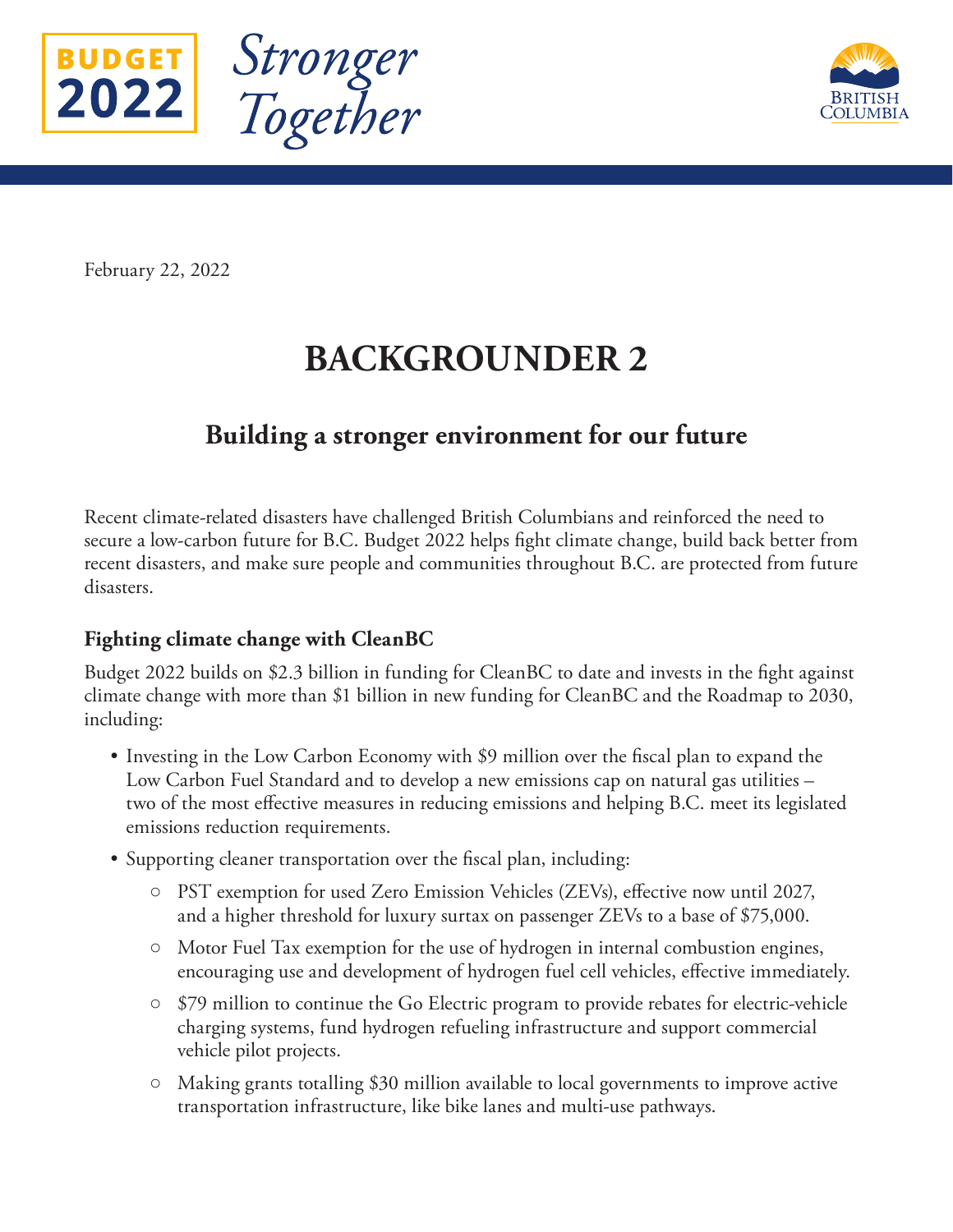- Developing a Clean Transportation Action Plan to reduce emissions in the transportation sector.
- Authorizing \$249 million in Low Carbon Fuel Credits to continue light-duty zero-emission vehicle rebates.
- Investing \$5 million over two years to continue the Heavy-Duty Vehicle Efficiency Program, which partners with industry to educate drivers and install fuel-efficiency measures in heavy-duty vehicles.
- Supporting energy efficient buildings by:
	- Continuing incentives through the CleanBC Better Homes, Better Buildings program.
	- Introducing a Clean Buildings Tax Credit to encourage major retrofits for multi-unit residential and commercial buildings to meet CleanBC standards, effective April 1, 2022 and expiring April 1, 2025.
	- Introducing a PST exemption on heat pumps, paired with an increase to the PST on fossil fuel heating equipment to 12%, effective April 1, 2022, helping fund the cost of a new incentive to make heat pumps more affordable for rural and northern communities.
- Supporting industry to decarbonize with \$310 million to maintain competitiveness while reducing emissions and preparing for requirements to be net zero by 2050. This includes:
	- Identifying ways to reduce methane emissions.
	- Developing a provincewide approach to carbon capture, utilization and storage.
	- Increasing funding for CleanBC Program for Industry in line with the carbon tax, while enhancing the CleanBC Industry Fund.
- Reducing emissions from communities and land-based activities by:
	- Establishing a new \$76-million Local Government Climate Action Program that will help local governments take action to reduce emissions and prepare for and adapt to climate change.
	- Promoting emissions reductions in B.C.'s forests with \$22 million over three years to improve the province's forests' ability to sequester carbon, and to expand the Indigenous Forest Bioeconomy Program.
	- Supporting on-farm upgrades to sustainable and climate-resilient agriculture practices with \$15 million over three years for the Beneficial Management Practices program.
- Advancing circular economy programs that reuse and collect plastic materials from the existing waste stream each year, with \$13 million for further development of the Circular Economy Strategy.
- Investing \$25 million in Cleantech innovation and partnership opportunities with the federal government to support CleanBC objectives, and increasing access to venture capital for cleantech investment for small businesses by providing a temporary top up to the small business venture capital tax credit.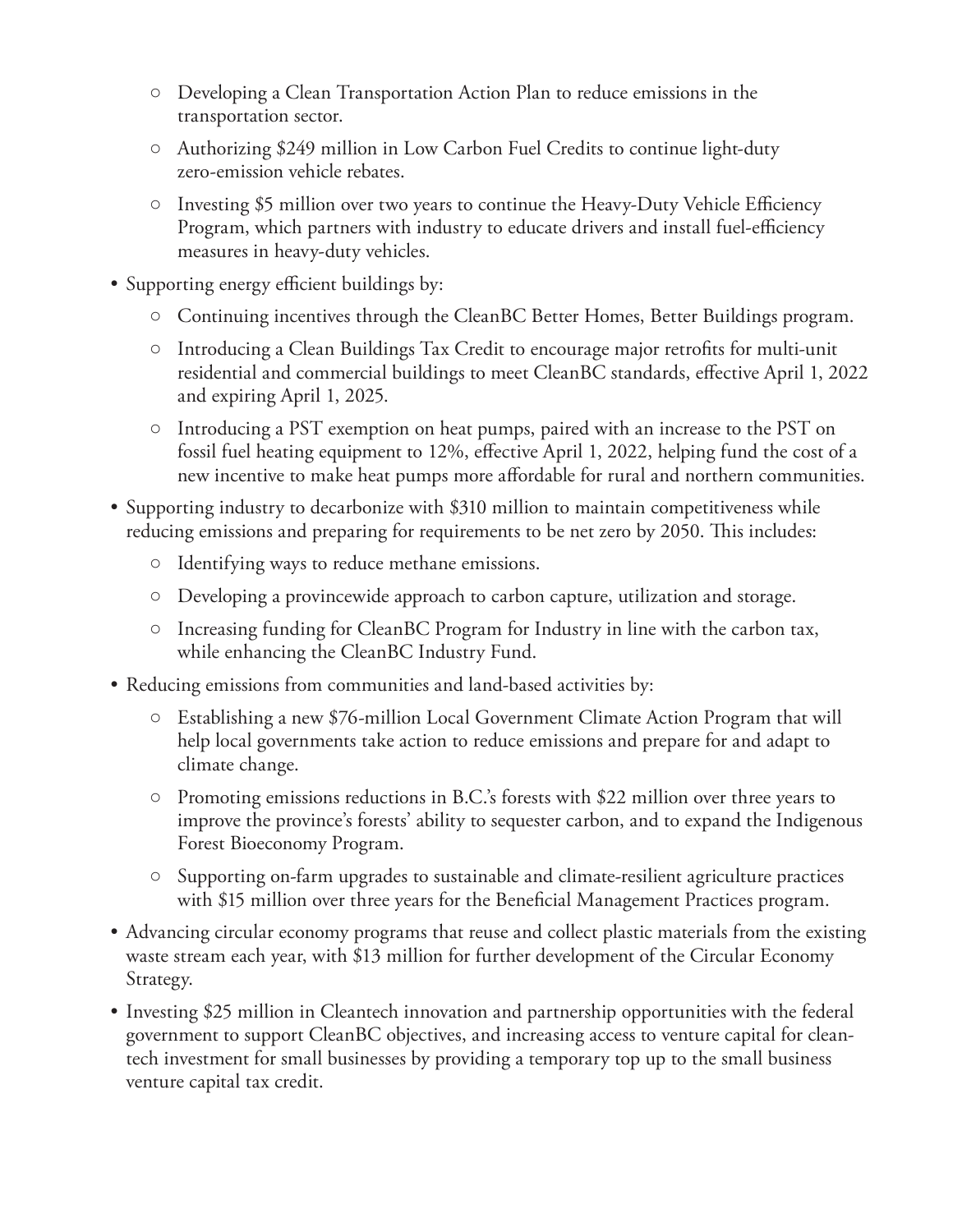### **Protecting people and communities from climate-related disasters**

Budget 2022 protects people and communities from climate-related disasters, while supporting efforts to build back better from recent events, with a total investment of over \$2.1 billion from 2021 through the end of this fiscal plan. This includes:

- \$1.5 billion to help communities and build critical infrastructure back better after disastrous weather events in 2021, including:
	- \$400 million in 2022-23 for Emergency Management BC to support people and communities.
	- \$1.1 billion earmarked in contingencies for disaster recovery costs over the next three years to have the flexibility to be responsive and support communities as the costs of recovery become better known.
	- This is in addition to \$5 billion allocated by the Government of Canada to help response and recovery efforts in B.C.
- \$600 million in operating and capital funding for continuing the response to climate-related disasters, disaster prevention and recovery projects, and to support British Columbians through future emergencies.
	- \$145 million in new funding will strengthen B.C.'s emergency management and wildfire services:
		- The BC Wildfire Service will shift from a reactive to a proactive approach by moving to a year-round workforce that will deliver all pillars of emergency management: prevention and mitigation, preparedness, response and recovery.
		- Additional resources at Emergency Management BC will improve the public alerting system for wildfires and better support people and communities during climate-related events.
	- An additional \$98 million over the fiscal plan to fund wildfire prevention work and maintain forest service roads used to respond to forest fires.
	- \$210 million to support community climate-change preparedness and emergency management, including through the FireSmart program, the Community Emergency Preparedness Fund, Indigenous-led emergency management priorities, and to support communities and First Nations to build more resilient dikes, floodplain mapping and other risk-reduction activities.
	- $\circ$  Investing in proactive strategies with \$83 million to begin implementation of a new Climate Preparedness and Adaptation Strategy, which includes:
		- Expanding climate monitoring networks.
		- Working with local and Indigenous governments to lead climate resilience initiatives.
		- Developing an extreme heat response framework.
		- Expanding the River Forecast Centre and provincial floodplain mapping program.